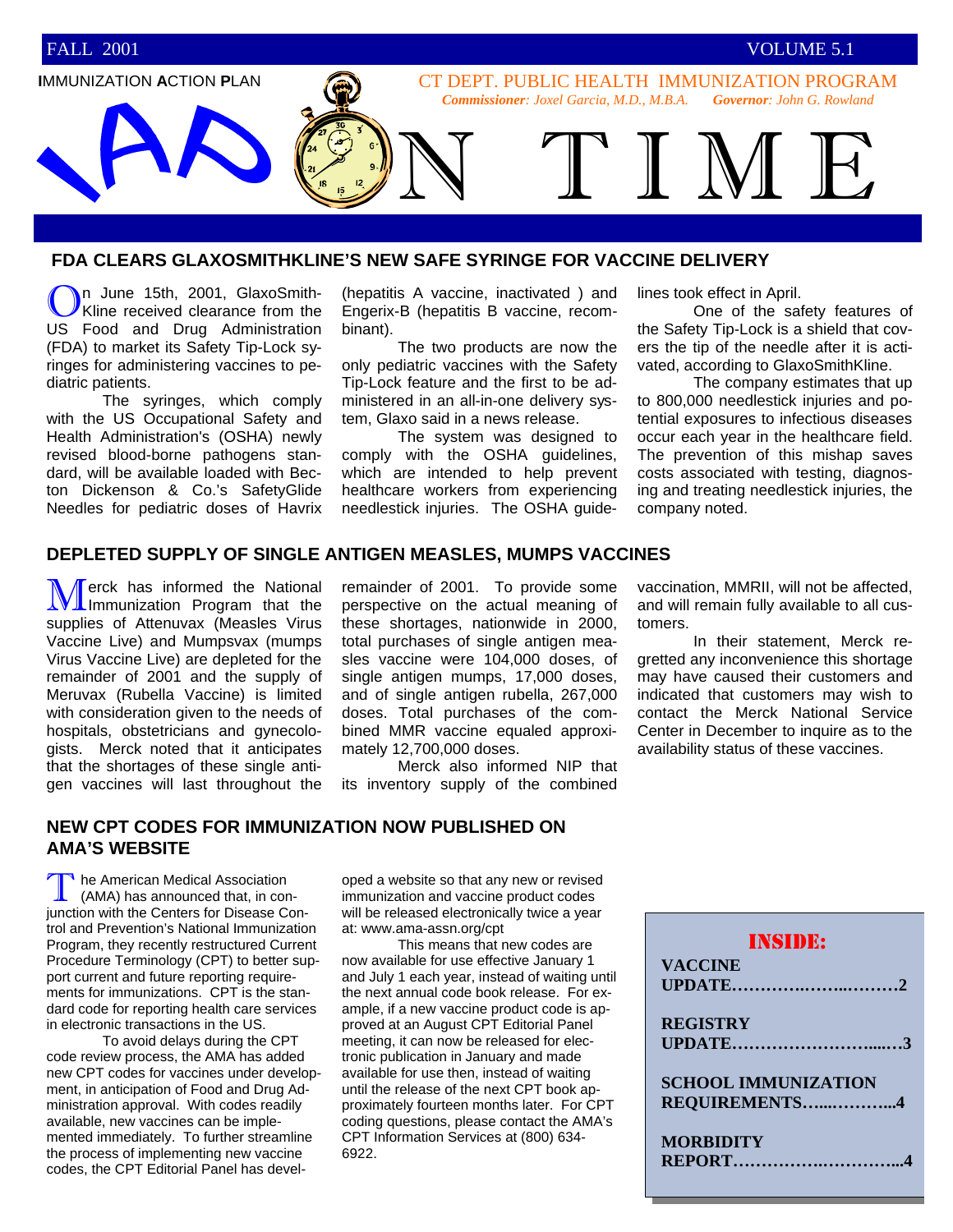

#### **DTaP**

On July 11, 2001, the Connecticut Immunization Program was notified by the Centers for Disease Control and Prevention (CDC) that Aventis Pasteur would not be able to supply any further doses of their DTaP vaccine (Brand Name: Tripedia) for a least the next 8 weeks. We are currently out of Tripedia and will be filling all outstanding and future orders with Glaxo SmithKline's DTaP vaccine (Brand Name: Infanrix) until further notice. Providers filling out their order forms should only order Infanrix until further notice. The Immunization Program will notify providers when we have Tripedia back in stock and available for distribution. The Aventis Pasteur and Glaxo SmithKline vaccines can be used interchangeably. The CDC's Advisory Committee for Immunization Practices has already established a recommendation regarding DTaP vaccine interchangeability. The recommendation states: "When administered according to their licensed indications, different diphtheria and tetanus toxoids and pertussis vaccines as single antigens or various combinations can be used interchangeably" At the present time we have sufficient supply of DTaP (Infanrix) available so that deferral of the DTaP booster dose is not recommended.

**Td**

The shortage situation remains unchanged. The State Immunization Program is still limiting orders to 10-20 doses per month. If an older child (age 7 or older) has not completed the primary series by having a dose of DTP on or after the fourth birthday, TD may be used to complete the series. It can not be used however for the 10 year booster shot after a primary series has been completed.

#### I**nfluenza**

Manufacturing problems of the flu vaccine during the 2000-2001 influenza season resulted in significant delays in vaccine availability. As a result of the temporary shortage, some high risk patents were unable to receive the vaccine in a timely manner. Numerous factors contributed to the shortage, and because new vaccine must be formulated every year, there is always the potential for delays in the production and distribution of the vaccine. Ordering patterns also pay a role in influenza vaccine supply Manufacturers need to be able to assess the demand for their product as accurately and as early as possible so they can produce adequate supplies without producing too much. Currently, flu vaccine manufacturers, Aventis Pasteur, Wyeth Lederle, and Evans (formerly Medeva) are projected to produce a combined estimated total of 79 million doses, which is above the amount produced last flu season but short of ideal quantities. This flu season's delays are due to only three manufacturers producing the vaccine, and the fact that resources for one company have been devoted to upgrading their facility to accommodate increased production. According to CDC, 56% of the supply should be delivered by the end of October, 31% by the end of November , and 13% in early December. For these reasons and in an effort to prevent last season's problems from recurring, the

Connecticut Immunization Program is strongly urging all nursing home caregivers to order influenza vaccine now (if you haven't already) for both residents and employees. Doing so will ensure that high risk patients have the opportunity to receive the vaccine as early in the season as possible. The Centers for Disease Control (CDC) is also recommending, based on morbidity studies conducted over the last 19 seasons, that high risk patients be vaccinated closer to the end of November rather than in mid November.

During the last 19 flu seasons it was determined that the majority of cases of influenza did not peak until January or February. The National Immunization Prom of the CDC has developed an "Influenza Vaccine Availability" website that will provide information about the availability of influenza vaccine from manufacturers and wholesale distributors and will list state health departments that may have information about vaccine availability among local providers. This website will be update weekly. The website can be accessed at www.cdc.gov/nip/flu. The updated ACIP recommendations for influenza vaccine for the 2001 season and other influenza-related information can be accessed at www.cdc.gov/ncidod/diseases/flu/fluvirus.htm. Additional information on influenza vaccine supply can be found on the Center of Biologics Evaluation (CBER) web page: www.fda/cber/flu/flu.htm. This site includes lot release information and will be continually updated throughout the flu season.

#### **Meningococcal**

There is a limited supply. Aventis has indicated that the situation should improve by October or November.

 $\bigoplus$ 

**Congratulations Connecticut!**

The results of the National Immunization Survey show that for the 7th consecutive year, Connecticut is ranked in the top five in the U.S. When looking at the 4:3:1 (4 doses of DTP, 3 doses of Polio, and 1 dose of MMR) Connecticut has immunized 85.3% of its two-year old population. That rate is fourth highest in the country and well above the national rate of 77.6%. When adding in three doses of Hib vaccine, CT's rate is 84.6%, compared to 76.2% nationally, and when factoring in a full series of Hepatitis B vaccine the state is at 81.6%, versus a national rate of 72.8%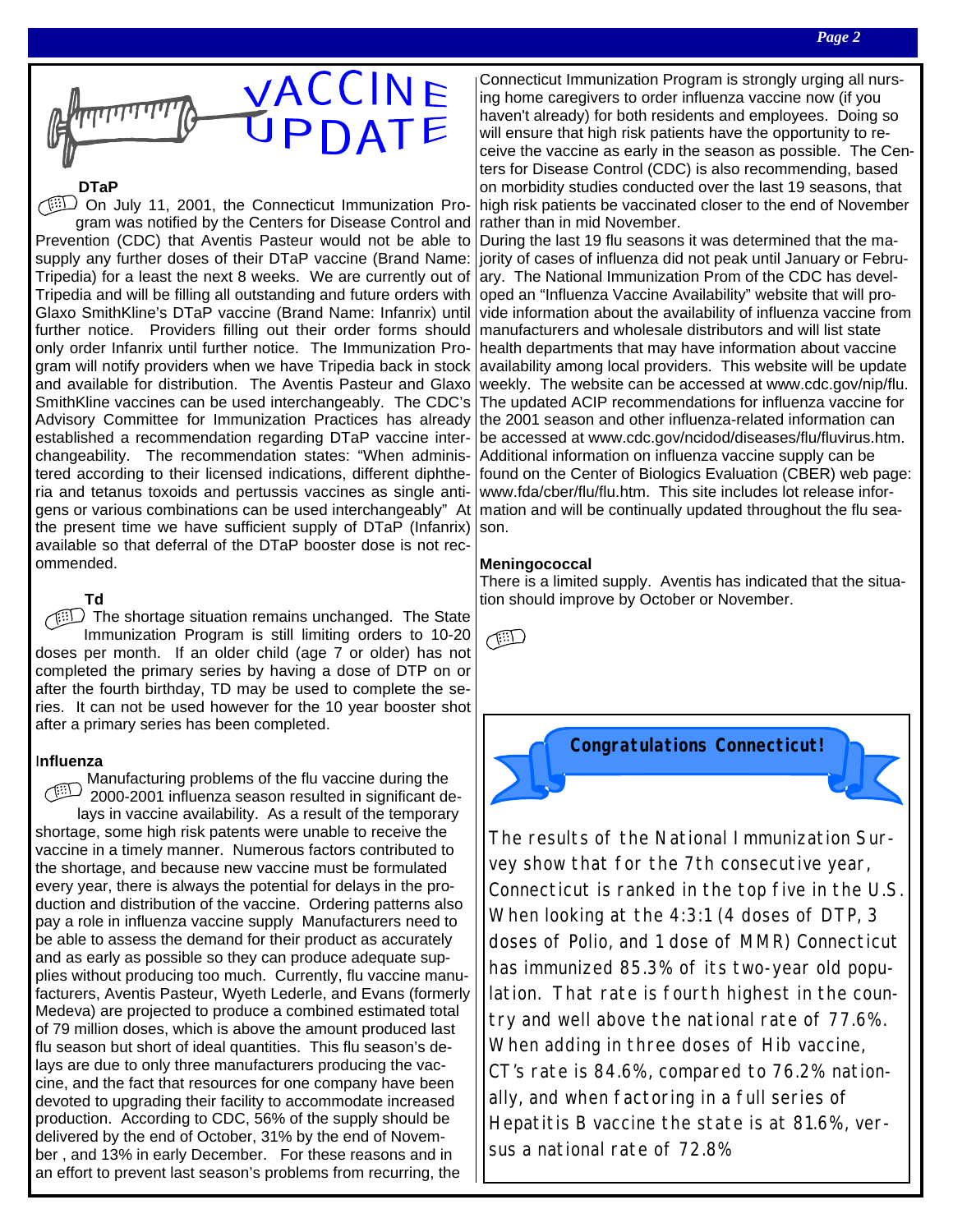#### **Do you have the most current VIS?**

Several new Vaccine Information Statements (VIS's) have been released by CDC this year. Health care providers in the United States who administer any vaccine containing diphtheria, tetanus, pertussis, measles, mumps, rubella, polio, hepatitis B, Hib, pneumococcal conjugate, or varicella vaccine are required by law, prior to administration of each dose of the vaccine, to provide a copy of the relevant VIS to the patient or parent/guardian. For the vaccine-preventable diseases not listed above, use of the VIS is recommended, but not required. The following is a list of the most current VIS's with the date that each was last updated. (Found at the bottom of each sheet)

**Most Current VIS's as of 10/01**

| DTaP/DT/DTP7/30/01          |  |
|-----------------------------|--|
|                             |  |
|                             |  |
| <b>Hepatitis A8/25/98</b>   |  |
| Pneumo (PPV23)7/29/97       |  |
| <b>Meningococcal3/31/00</b> |  |
| Pneu. Conj.(PCV7)7/09/01    |  |
|                             |  |
| Varicella12/16/98           |  |

| <b>Hepatitis B7/11/01</b> |  |
|---------------------------|--|
| Influenza4/24/01          |  |
|                           |  |

# **REGISTRY UPDATE**

CIRTS staff will be upgrading the current CIRTS system. New equipment has been purchased which will allow providers to generate health forms for school, day care and camp. Installations have begun and registry staff are now being trained to use this new piece of software. There will be two pilot sites with other existing on-line sites gradually being brought on one section of

the state at a time.

 CT is looking into several software packages that are currently being used in other states to determine which of these will best suit the needs of our state.

 $$\bigcirc$  Allowed providers to obtain immunization$ histories of children who transfer from one

practice to another

 $\Theta$  Identified children who are late with immunizations in need of follow-up.

- $\bigoplus$  Allowed parents to obtain their child's immunization history at any time even if the pediatrician has retired or moved
- $$\oplus$$  Provided immunization coverage levels for children in any practice in the state



â Vaccine Adverse Reporting System (Forms & Procedures)

#### **Local IAP Coordinators**

**Bridgeport** Rory Angulo (203) 332-5556

**Bristol-Burlington** Beth Mertz (860) 584-7682

**Danbury** Irene Litwak (203) 792-4120

**East Hartford** Henry Kudisch (860) 291-7447

**Hartford** Susan Vater (860) 547-1426 X7057

> **Meriden** Kate Baker (203) 630-4251

**Middletown** Barbara Ricketts (860) 704-5782

**Naugatuck Valley** Kim Blount (203) 924-9548

**New Britain** Ramona Anderson (860) 612-2777

**New Haven** Jennifer Rich (203) 946-7485

**New London** Susan Curcio (860) 447-8322

**Northeast Region** Janet Johnson (860) 928-6541 X2013

> **Norwalk** Pam Bates (203) 854-7728

> **Stamford** Marge Kappas (203) 977-5098

> **Torrington** Sue Sawula (860) 489-0436

> **Waterbury** Randy York (203) 574-6880

> **West Haven** Betty Murphy (203) 937-3665

**Windham** Karin Davis (860) 423-4534